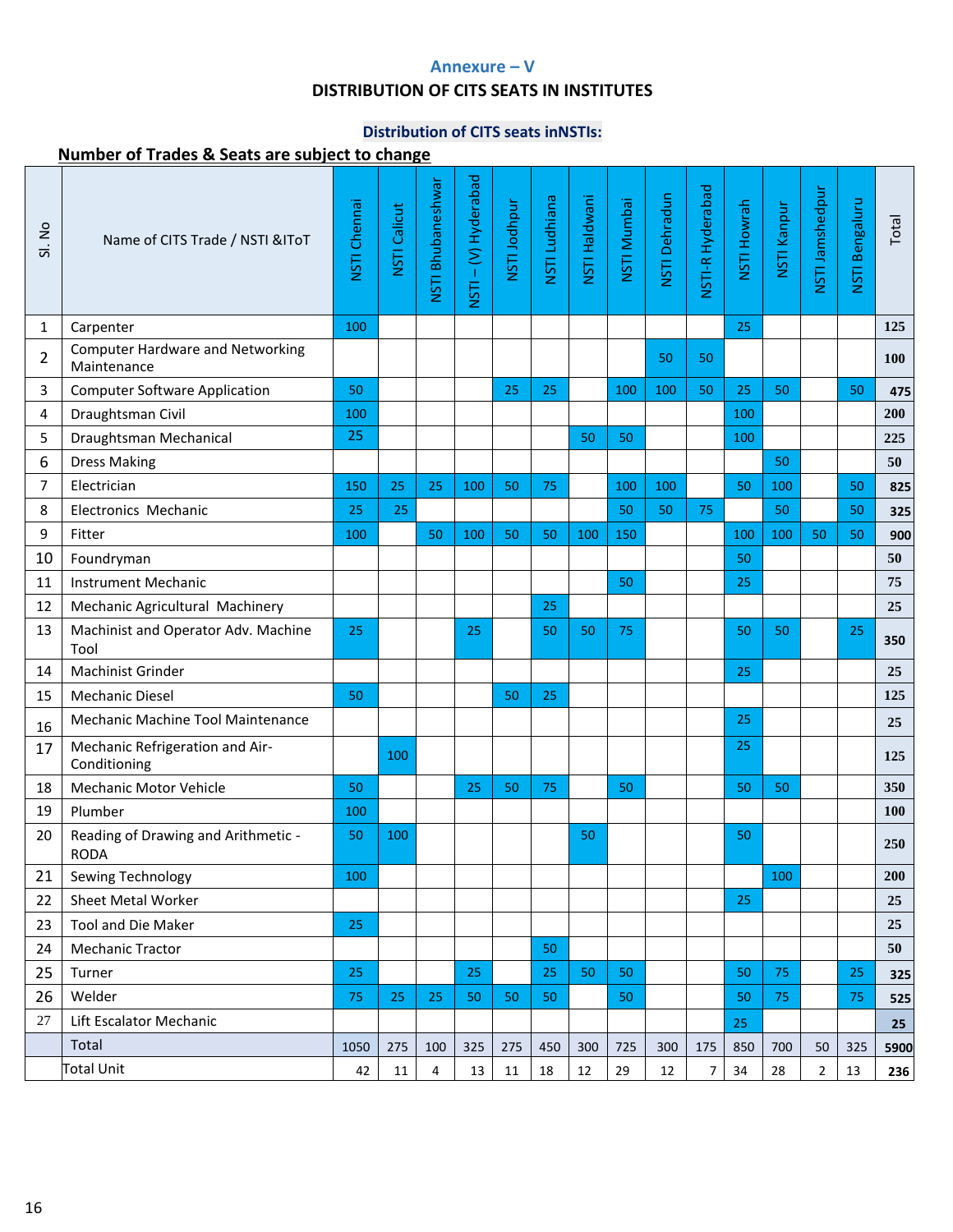# **Distribution of CITS seats in NSTI(W):**

| SI. No                  | Name of CITS Trade / NSTI<br>& IToT                        | NSTI (W) Noida | NSTI (W) Mumbai | NSTI (W) Bangalore | NSTI (W) Trivandrum     | NSTI (W) Panipat | NSTI (W) Kolkata | NSTI (W) Tura | NSTI (W) Indore | NSTI (W) Vadodara | NSTI (W) Allahabad | NSTI (W) Jaipur | NSTI (W) Shimla         | NSTI (W) Rajpura | NSTI (W) Patna | NSTI (W) Trichy         | <b>NSTI</b> (W) Jammu | NSTI (W) Goa | Total |
|-------------------------|------------------------------------------------------------|----------------|-----------------|--------------------|-------------------------|------------------|------------------|---------------|-----------------|-------------------|--------------------|-----------------|-------------------------|------------------|----------------|-------------------------|-----------------------|--------------|-------|
| $\mathbf{1}$            | Architectural Draughtsman                                  | 25             | 25              |                    | 25                      |                  | 25               |               | 25              |                   |                    | 25              |                         |                  |                |                         |                       |              | 150   |
| $\overline{2}$          | <b>Catering &amp; Hospitality</b>                          |                |                 |                    |                         |                  |                  |               |                 |                   | 50                 |                 |                         |                  |                |                         |                       |              | 50    |
| $\overline{\mathbf{3}}$ | Computer Software<br>Application                           | 25             |                 | 25                 | 25                      |                  | 25               | 25            | 25              | 25                | 25                 | 25              |                         |                  |                |                         | 25                    |              | 250   |
|                         | Cosmetology                                                | 50             |                 |                    |                         | 50               | 50               |               | 25              | 25                | 75                 | 75              |                         | 50               |                |                         |                       | 25           | 425   |
| 5                       | Desk Top Publishing<br>Operator                            | 25             |                 | 25                 |                         |                  |                  |               |                 |                   |                    |                 |                         |                  |                | 25                      |                       |              | 75    |
| 6                       | Draughtsman Civil                                          |                |                 |                    |                         |                  |                  |               |                 |                   |                    |                 | 50                      |                  |                |                         |                       |              | 50    |
| 7                       | <b>Dress Making</b>                                        | 50             | 50              |                    | 25                      | 25               | 25               | 25            | 50              | 25                | 75                 | 75              |                         |                  |                |                         |                       |              | 425   |
| 8                       | <b>Electronics Mechanic</b>                                | 25             |                 | 25                 |                         |                  |                  |               |                 | 25                | 50                 |                 |                         |                  | 25             | 25                      |                       |              | 175   |
| 9                       | <b>Fashion Design</b><br>&Technology                       | 50             |                 | 25                 |                         |                  | 25               |               | 25              | 25                | 25                 | 25              | 25                      | 50               |                | 25                      |                       |              | 300   |
| 1<br>0                  | <b>Office Management</b>                                   | 25             |                 | 25                 |                         |                  |                  |               |                 | 25                | 25                 | 25              |                         |                  |                |                         |                       |              | 125   |
| $\mathbf{1}$<br>1       | Secretarial Practice (Hindi)                               |                |                 |                    |                         |                  |                  |               |                 |                   |                    | 50              |                         |                  |                |                         |                       |              | 50    |
| 1<br>$\mathbf 2$        | Sewing Technology                                          | 50             |                 |                    |                         | 25               |                  | 25            |                 |                   |                    |                 |                         |                  |                |                         |                       |              | 100   |
| $\mathbf{1}$<br>3       | Surface<br>Ornamentatio<br>n Techniques                    | 50             |                 |                    |                         | 25               |                  |               |                 |                   |                    |                 |                         |                  |                |                         |                       |              | 75    |
| 1<br>$\overline{4}$     | Interior<br>Design &<br>Decoration                         | 25             |                 |                    |                         |                  | 25               |               |                 |                   |                    |                 |                         |                  |                |                         |                       |              | 50    |
| 15                      | <b>Computer Aided</b><br><b>Embroidery &amp; Designing</b> | 25             |                 |                    |                         |                  |                  |               | 25              |                   |                    |                 |                         |                  |                |                         |                       |              | 50    |
| 16                      | Multimedia Animation &<br><b>Special Effects</b>           |                | 25              |                    |                         |                  |                  |               |                 |                   |                    |                 |                         |                  |                |                         |                       |              | 25    |
| 17                      | <b>Information Technology</b>                              |                |                 | 25                 |                         |                  |                  |               |                 |                   |                    |                 |                         |                  |                |                         |                       |              | 25    |
| 18                      | Fruits & Vegetable<br>Processing                           |                |                 |                    |                         | 25               |                  |               |                 |                   |                    |                 |                         |                  |                |                         |                       |              | 25    |
|                         | <b>Total</b>                                               | 425            | 100             | 150                | 75                      | 150              | 175              | 75            | 175             | 150               | 325                | 300             | 75                      | 100              | 25             | 75                      | 25                    | 25           | 2425  |
|                         | <b>Total Unit</b>                                          | 17             | $\overline{4}$  | $6\phantom{1}$     | $\overline{\mathbf{3}}$ | $\boldsymbol{6}$ | $\overline{7}$   | 3             | $\overline{7}$  | 6                 | 13                 | 12              | $\overline{\mathbf{3}}$ | $\overline{4}$   | $\overline{1}$ | $\overline{\mathbf{3}}$ | $\mathbf{1}$          | $\mathbf{1}$ | 97    |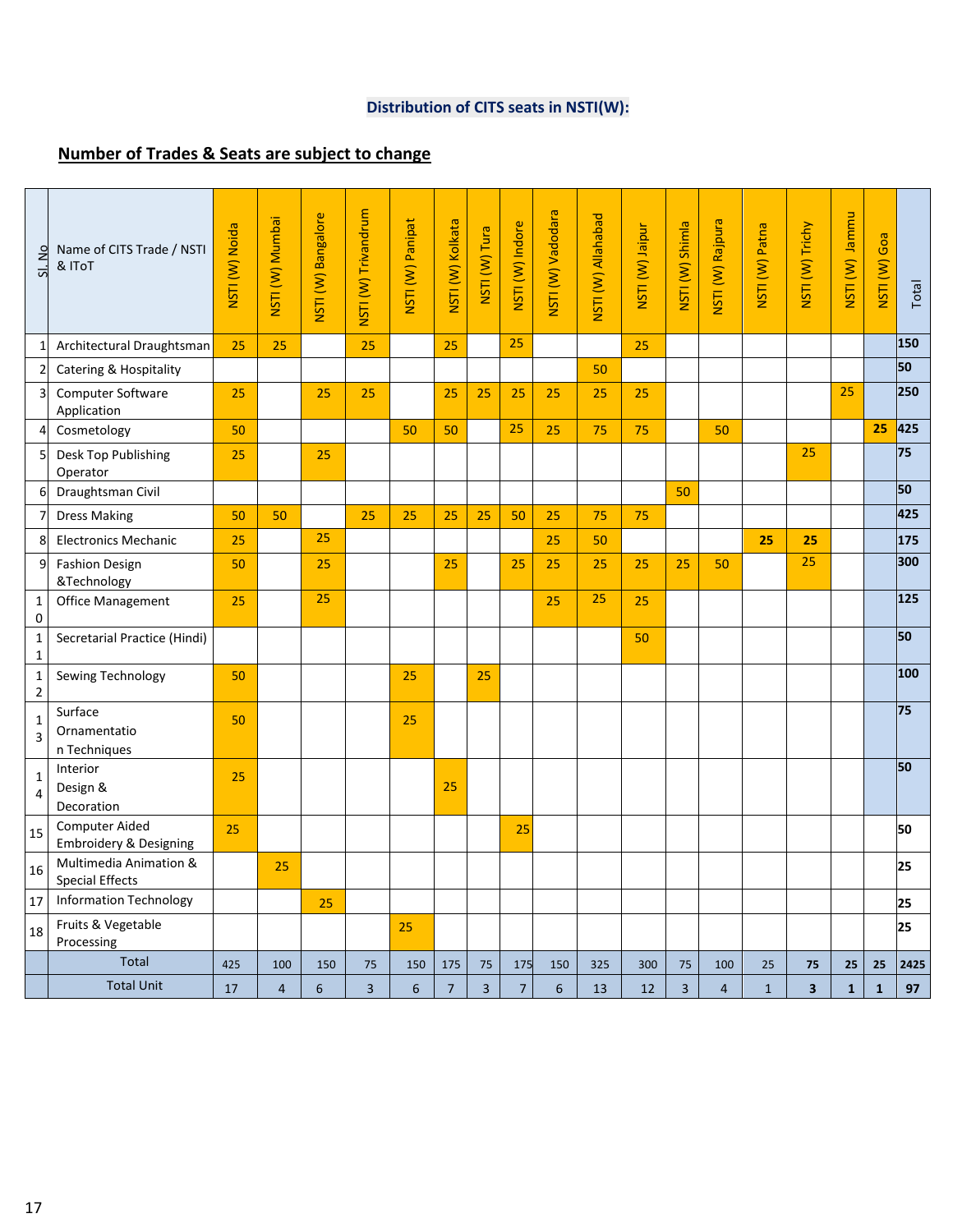#### **Distribution of CITS seats in Extension Centre:**

| S<br>N<br>$\circ$ | Name of CITS Trade /<br><b>NSTI Ext. Centre</b> | Ext.<br>Centre<br>Puducherr<br>٧ | <b>Total</b> |
|-------------------|-------------------------------------------------|----------------------------------|--------------|
| 1                 | Computer Software<br>Application                | 25                               | 25           |
|                   | Total                                           | 25                               | 25           |